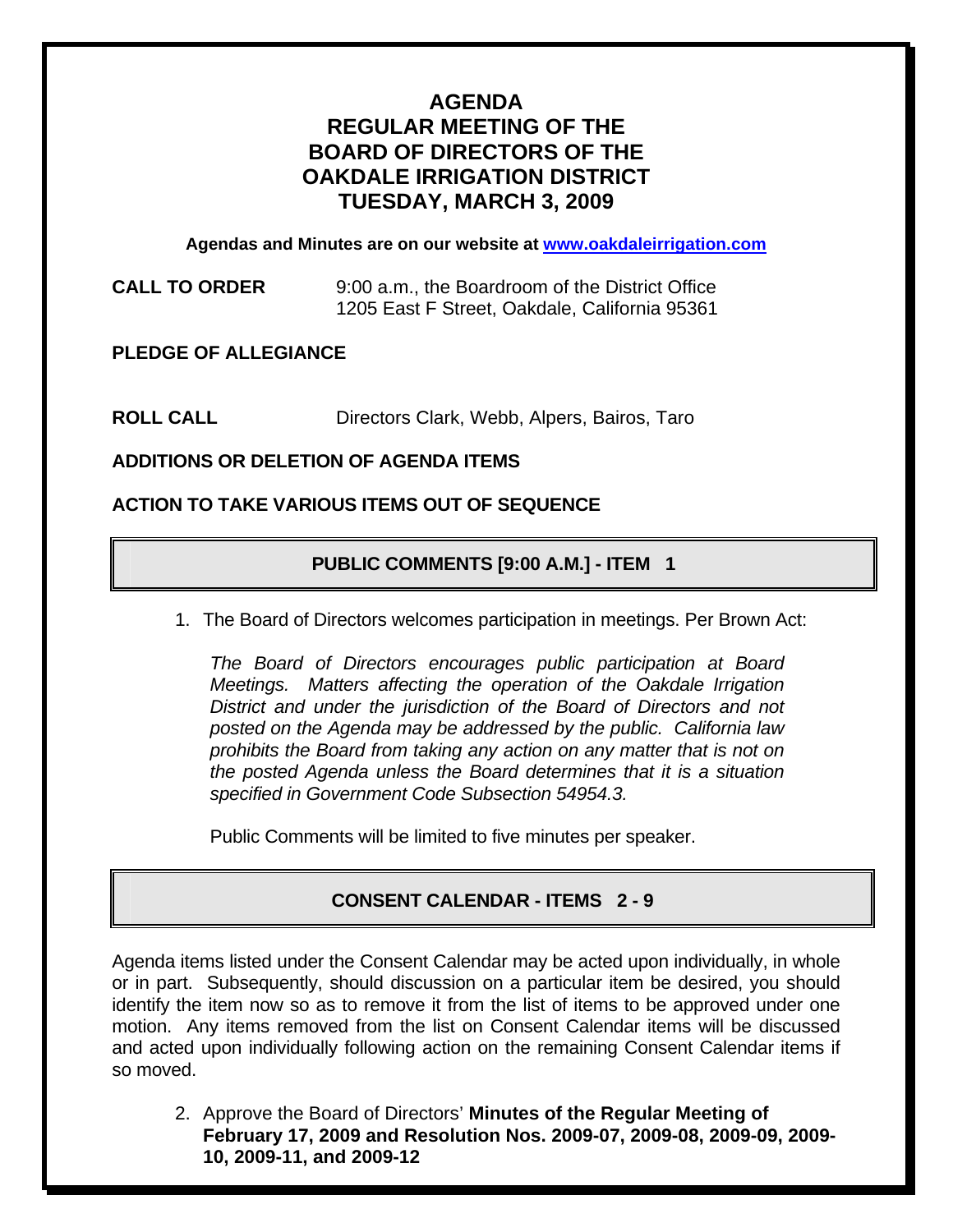- 3. Approve **Oakdale Irrigation District Statement of Obligations**
- 4. Approve **General Services Agreements for Various Vendors and Contractors (IT Solutions, B.J.'s Consumers Choice Pest Control, and Spray & Son Janitorial and Carpet)**
- 5. Approve **Professional Services Agreement with Provost & Prichard Engineering Group**
- 6. Approve **Professional Services Agreement with Damrell, Nelson, Schrimp, Pallios, Pacher & Silva**
- 7. Approve **Change Order No. 2 to Construction Contract with Teichert Construction for Little John Creek Dam Rehabilitation Project**
- 8. Approve **Rejection of Claims for Damages Filed by Improvement District No. 52 Landowners**
- 9. Approve **Resolution Accepting the Memorandum of Understanding with the Confidential Employees and Exempt Supervisory Employees**

### **ACTION CALENDAR - ITEMS 10 - 17**

- 10. Review and take possible action to **Amend and Extend the Existing Schwartz Subdivision Will Serve Letter**
- 11. Review and take possible action on **Availability of Surplus Water for Annexations**
- 12. Review and take possible action on **Availability of Surplus Water for Out of District Lands**
- 13. Review and take possible action on **Resolution Setting 2008 Water Rates for Irrigation of Lands Outside Oakdale Irrigation District Boundaries**
- 14. Review and take possible action on **the Start of the 2008 Water Season**
- 15. Review and take possible action on **Purchase of Two (2) Copiers for the District Office**
- 16. Review and take possible action to **Approve Lease Agreement for Wide Format Copier, Scanner, and Printer**
- 17. Review and take possible action to **Purchase Three (3) 2009 4x4 Extended Cap Compact Pick-Ups**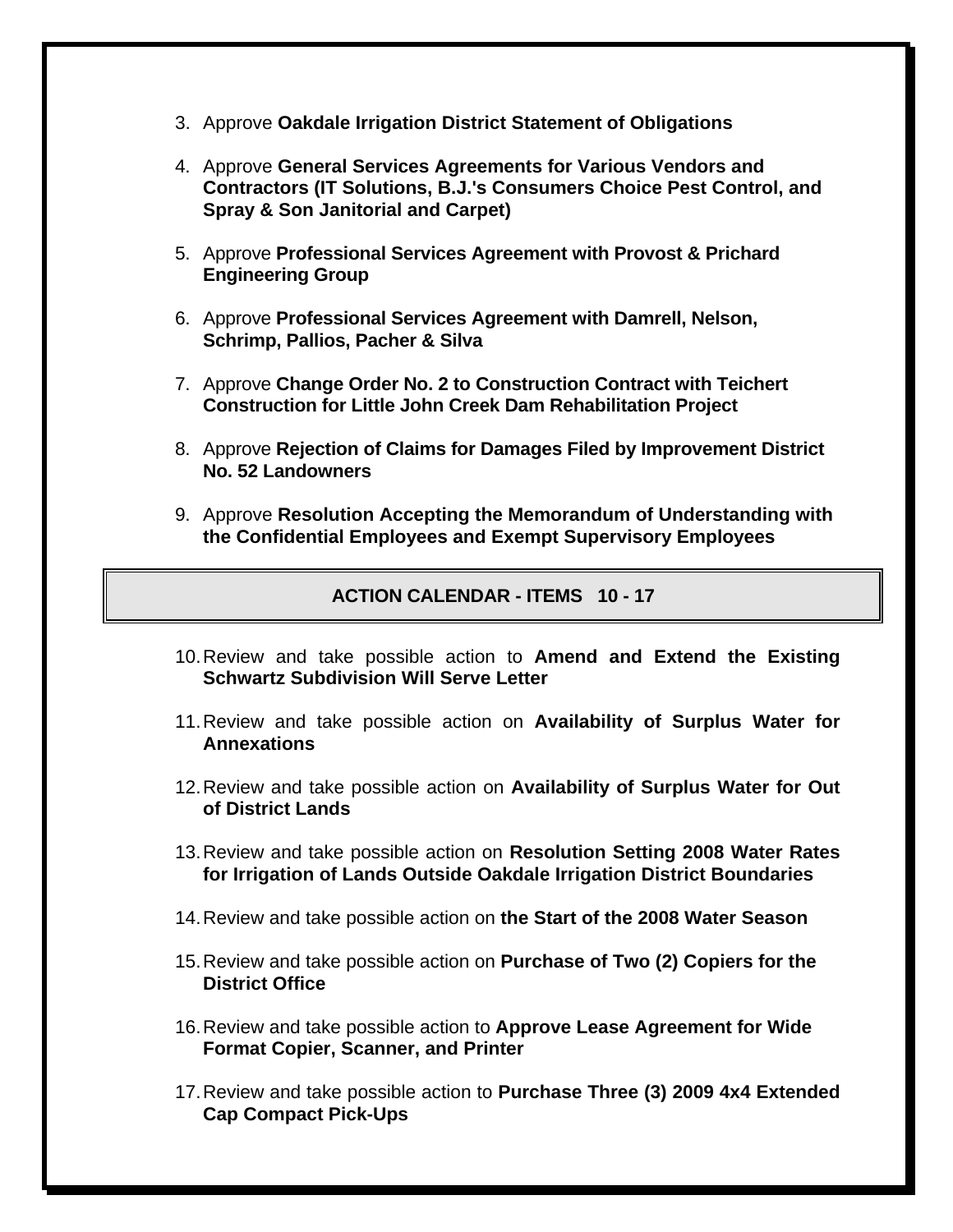### **DISCUSSION - ITEM 18 – 22**

- 18. Discussion on final pricing and sale of Bonds by Michael Engelbrecht, Sr. V.P., Wells Fargo Public Finance with input from Frank Soriano, President of Sutter **Securities**
- 19. Discussion/Presentation by Anne Marie Bergen on the Science Program
- 20. Discussion/Presentation by Condor Earth Technologies on the Cape Horn Tunnel Rehabilitation Project
- 21. Discussion on options to address those who have parcels which are part in and part out of OID's Service area, yet irrigating all lands with OID water.
- 22. Discussion on incentives for ground idled for the purpose of land conversion from pasture to trees.

#### **COMMUNICATIONS - ITEM 23**

- 23.**Oral Reports and Comments**
	- A. **General Manager's Report on Status of OID Activities**
	- B. **Committee Reports**
		- Personnel Committee Meeting, March 6, 2009 ¾ Discussion on 2009 Health Benefits Options
	- C. **Directors' Comments/Suggestions**

#### **CLOSED SESSION - ITEM 24**

24. Closed Session to discuss the following:

**A.** *Government Code* **§54956.9 Existing Litigation** (1) *Karen Eakin v. Oakdale Irrigation District* 

#### **OTHER ACTION – ITEM 25**

25. Adjournment:

A. The next Regular Board Meeting of the **Oakdale Irrigation District Board of Directors** is scheduled for **Tuesday, March 17, 2009 at 9:00 a.m.** in the board room at 1205 East F Street, Oakdale, CA.